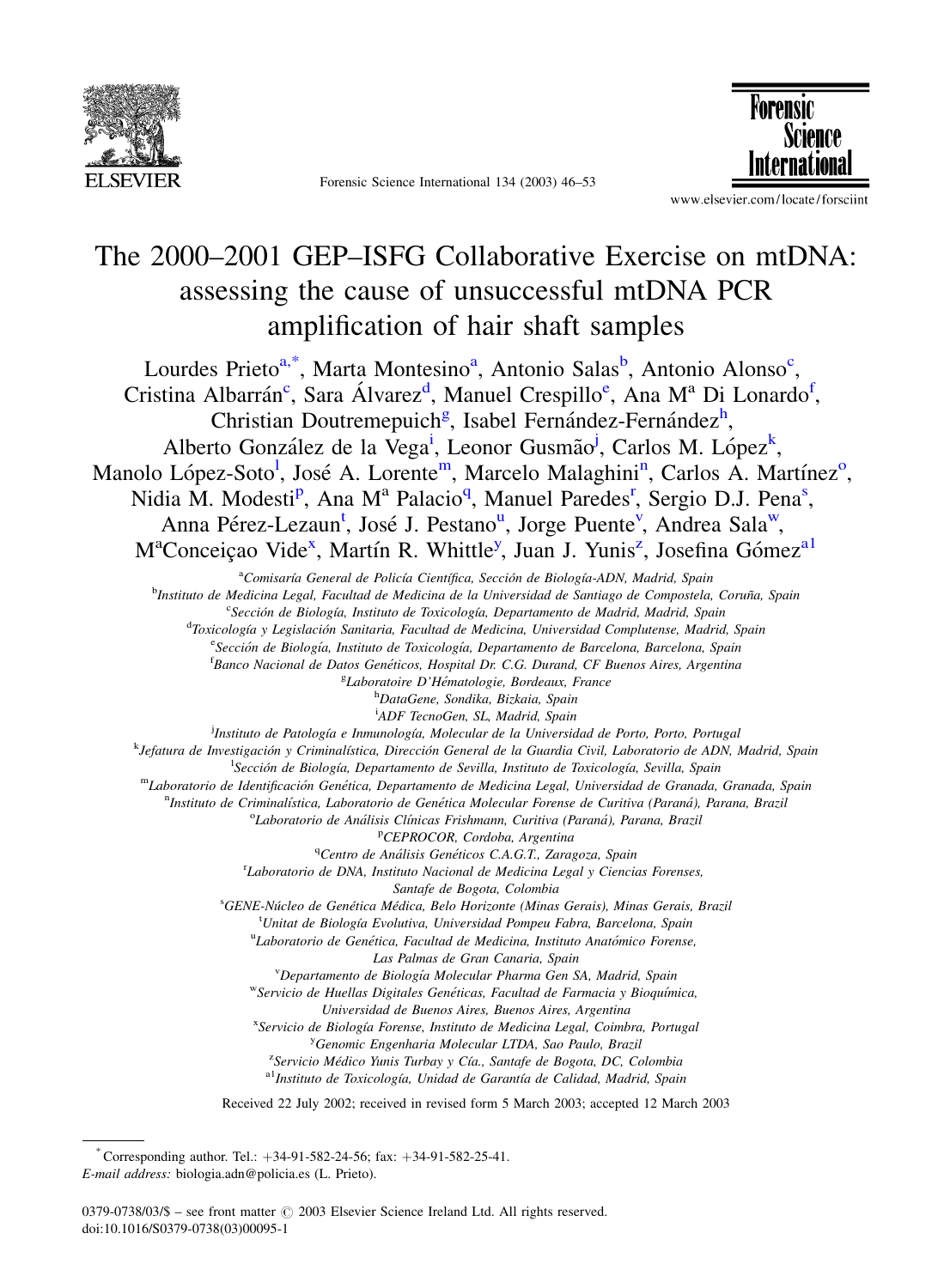## Abstract

We report the results of Spanish and Portuguese working group (GEP) of International Society of Forensic Genetics (ISFG) Collaborative Exercise 2001–2002 on mitochondrial DNA (mtDNA) analysis. 64 laboratories from Spain, Portugal and several Latin-American countries participated in this quality control exercise. Five samples were sent to the participating laboratories, four blood stains (M1–M4) and a sample (M5) consisting of two hair shaft fragments. M4 was non-human (*Felis catus*) in origin; therefore, the capacity of the labs to identify the biological source of this sample was an integral part of the exercise. Some labs detected the non-human origin of M4 by carrying out immuno-diffussion techniques using antihuman serum, whereas others identified the specific animal origin by testing the sample against a set of animal antibodies or by means of the analysis of mtDNA regions (Cyt-b, 12S, and 16S genes). The results of the other three human blood stains (M1–M3) improved in relation to the last Collaborative Exercises but those related to hairs yielded a low rate of success which clearly contrasts with previous results. As a consequence of this, some labs performed additional analysis showing that the origin of this low efficiency was not the presence of inhibitors, but the low quantity of DNA present in these specific hair samples and the degradation.

As a general conclusion the results emphasize the need of external proficiency testing as part of the accreditation procedure for the labs performing mtDNA analysis in forensic casework.

 $\odot$  2003 Elsevier Science Ireland Ltd. All rights reserved.

Keywords: Mitochondrial DNA (mtDNA) polymorphism; Standardization; Collaborative Exercise; Heteroplasmy; Hair shafts; Animal identification; Cytochrome b; 12S; 16S

#### 1. Introduction

Every year the GEP–ISFG group organizes a Collaborative Exercise with the main aim of improving standardization and serving as a Quality Control Program [\[1–4\]](#page-7-0). Blood stains and other biological traces (for instance, hair samples) are distributed among the participants for DNA typing and statistical evaluation of results. The results are thoroughly discussed during the GEP–ISFG annual meeting and as a consequence the quality of the trial and the quality of forensic expertise itself in the labs of the group continuously improves.

Here we report the fifth mtDNA exercise (2001–2002) carried out by the GEP–ISFG group. It is remarkable that labs performing mtDNA analysis have increased gradually: 4 in 1997, 5 in 1998, 16 in 1999, 19 in 2000 and 26 in 2001 from a total of 64 participating labs.

In this exercise together with a forensic case with bloodstains and hair shafts a non-human sample (cat) was included. The analysis of HVS-I and HVS-II regions of the mitochondrial D-Loop was carried out by 26 laboratories in blood stains and by 23 laboratories in hair shafts. Additionally, in order to find out whether sample M4 belonged to human or to non-human species, four laboratories analyzed Cytochrome b (Cyt-b), and/or 12S-RNA, and/or 16S-RNA regions of the mitochondrial genome.

#### 2. Materials and methods

#### 2.1. Design of the exercise and preparation of samples

For the present exercise, the Quality Assurance Unit (National Institute of Toxicology, Ministry of Justice, Madrid, Spain) submitted to all the laboratories four samples consisting of  $100 \mu l$  of air dried blood with EDTA as anticoagulant embedded in FITZCO Inc. (Life Technologies) paper: M1, blood stain belonging to an M3 alleged mother; M2, blood stain belonging to an alleged M3 sibling; M3, blood stain belonging to an unidentified individual; and M4, blood stain from unidentified species origin. Furthermore, two hair fragments of 2–4 cm labeled as M5 were submitted. Notwithstanding, as many laboratories found many problems when analyzing M5 samples, a second set of 16 hair fragments was demanded. The head hairs were obtained by cutting the distal end with sterilized scissors. Studies to test the quality of the hair shafts were not previously performed.

Questions were posed as follows  $(Fig, 1)$ : (a) identification of sample M3, if M1 blood stain was the biological mother and M2 a blood stain from a sibling, and (b) inquire whether the stain M4 and the hair shafts M5 may be originated by individual M3. In order to answer these questions, laboratories selected the markers (autosomal STRs, Y chromosome STRs, mitochondrial DNA (mtDNA)) according to their routine practice. M5 samples (hair shafts) were submitted for mtDNA typing.

After the completion of the analysis, in the report edited by the Quality Assurance Unit, the following items were specified: (a) M2 and M3 belong to identical twins, (b) M1 belongs to their biological mother, (c) M4 is a non-human blood (cat; Felis catus), and (d) M5 consists of hair shafts coming from a sister of M2 and M3.

The analysis of HVS-I and HVS-II regions of the mitochondrial D-Loop was carried out by 26 laboratories in blood stains to establish whether the individuals M1–M3 were maternally related and by 23 laboratories to establish whether the hair shafts and M3 had the same haplotype (see [Table 1\)](#page-2-0).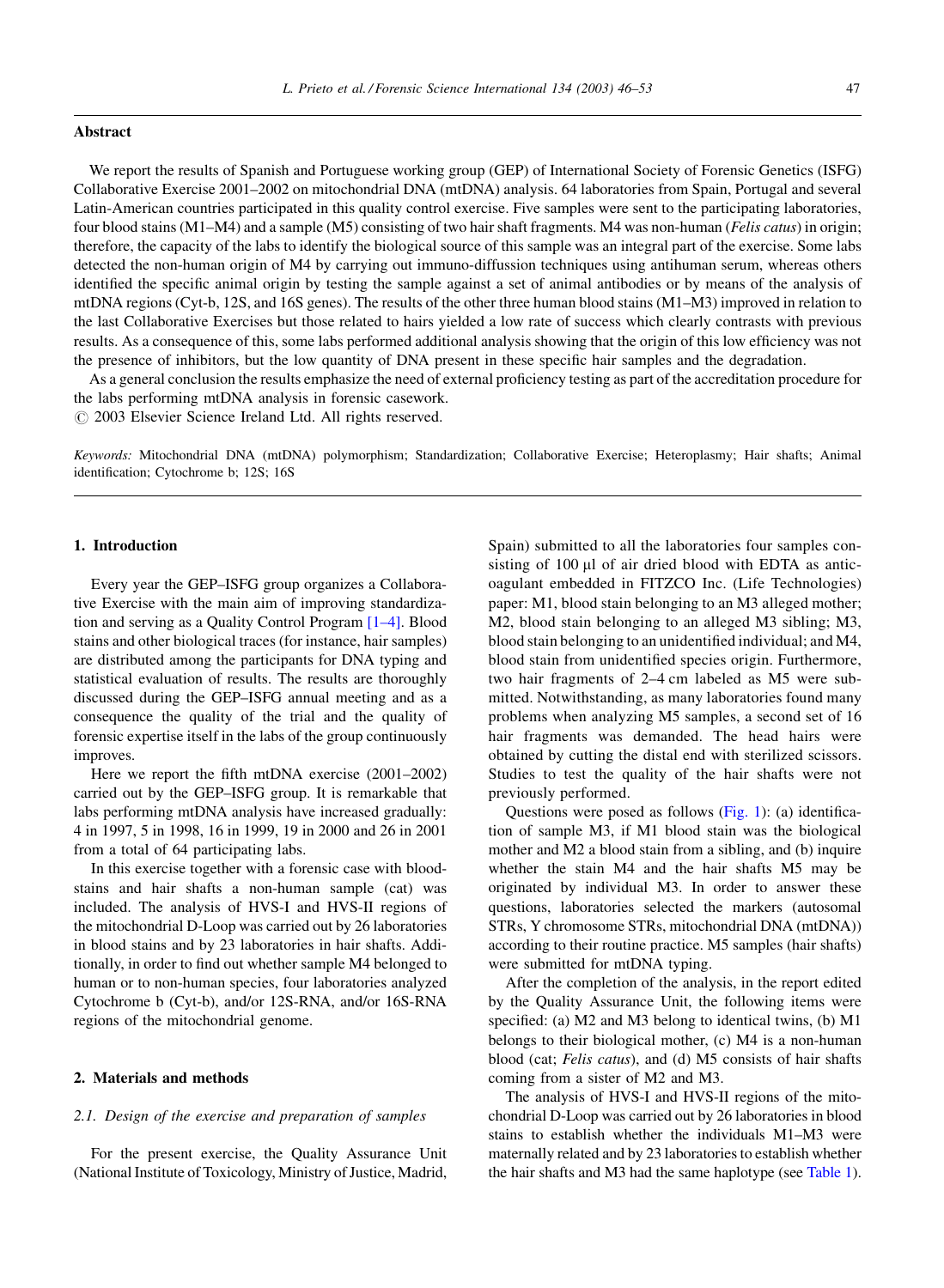<span id="page-2-0"></span>

Fig. 1. The diagram explain the parental relationship between samples analyzed in 2001–2002 GEP–ISFG Collaborative Exercise.

Additionally, in order to find out whether sample M4 belonged to human or to non-human species, four laboratories analyzed Cytochrome b, and/or 12S-RNA, and/or 16S-RNA regions of the mitochondrial genome.

### 2.2. DNA extraction and purification

The use of the extraction protocol usually employed by each laboratory was recommended by the Quality Assurance Unit.

Among the various protocols and techniques used to extract DNA from the blood stains, the most frequent was proteolitic digestion and phenol/chloroform purification (eight laboratories) followed by inorganic extraction with the chelating resin Chelex-100 (seven laboratories). Nine laboratories performed further purification by using centrifugal filter devices (Centricon, Microcon).

Most laboratories used phenol/chloroform or Chelex resin for DNA extraction from hair samples (see [Table 2](#page-3-0)).

#### 2.3. Cyt-b, 12S and 16S amplification

Primers used by laboratories for the amplification of these loci are either published by Kocher et al. [\[7\]](#page-7-0) (Cyt-b and 12S) or designed by the labs themselves.

#### 2.4. mtDNA D-loop amplification

For the blood samples, a high percentage of laboratories used independent direct amplification of HVS-I and HVS-II with the primers previously described by Wilson [\[5\]](#page-7-0) and, in less proportion, with those described by Vigilant et al. [\[6\]](#page-7-0). Regarding the number of cycles, 51.8% of laboratories used 35–36 cycles, 33.4% used 30–32 cycles and 14.8% used 38–40 cycles. Primers and PCR strategies for analyzing hair samples are summarized in [Table 2.](#page-3-0)

#### 2.5. Sequencing methodology

Automated DNA sequencing was used by all of the laboratories except one (manual sequencing), either with dye terminators (22 laboratories) or dye primers (three laboratories). About half of the laboratories used capillary electrophoresis (ABI 310, and one lab ABI 3100) and the rest used vertical electrophoresis in polyacrylamide gels (ABI 377).

## 3. Results

#### 3.1. Cyt-b, 12S, and 16S sequencing results for species identification

Based on classical Ag–Ab immuno-diffusion techniques, some labs reported the following statements: ''non-human blood'' or ''blood of animal origin'' or ''blood of cat''.

Individual labs decided to implement additional techniques in order to find out the origin of sample M4. Four laboratories specified that the sample came from F. catus, by performing mtDNA analysis (one laboratory Cyt-b, 12S, 16S; two only 16S and one only Cyt-b). These labs carried out the species identification by using BLAST search [\(http://](HTTP://WWW.NCBI.NLM.NIH.GOV/BLAST) [www.ncbi.nlm.nih.gov/BLAST\)](HTTP://WWW.NCBI.NLM.NIH.GOV/BLAST). The results obtained clearly demonstrate the effectiveness and robustness of the method for the species identification.

#### 3.2. D-loop analysis

#### 3.2.1. Blood samples

The consensus sequence was established when at least three labs reached the same results. The sequences were reported as differences to the Cambridge Reference Sequence (CRS) and each laboratory had to include in the report some details about procedures and equipment. This included: extraction method, PCR methodology (conditions, number of cycles, primers, Taq polymerase, thermal-cycler), purification procedure, sequencing methodology (manual or automated; with dye primer or dye terminators), type of Sequencer, method of sequence analysis and edition.

Table 1

Number of laboratories participating in mtDNA analysis in the GEP–ISFG Collaborative Exercise 2001

| Type of analysis | No. of participant labs | No results | Results      |           |  |
|------------------|-------------------------|------------|--------------|-----------|--|
|                  |                         |            | No consensus | Consensus |  |
| mtDNA in blood   | 26                      |            |              | 21        |  |
| mtDNA in hair    | 23                      | 10         | 10           |           |  |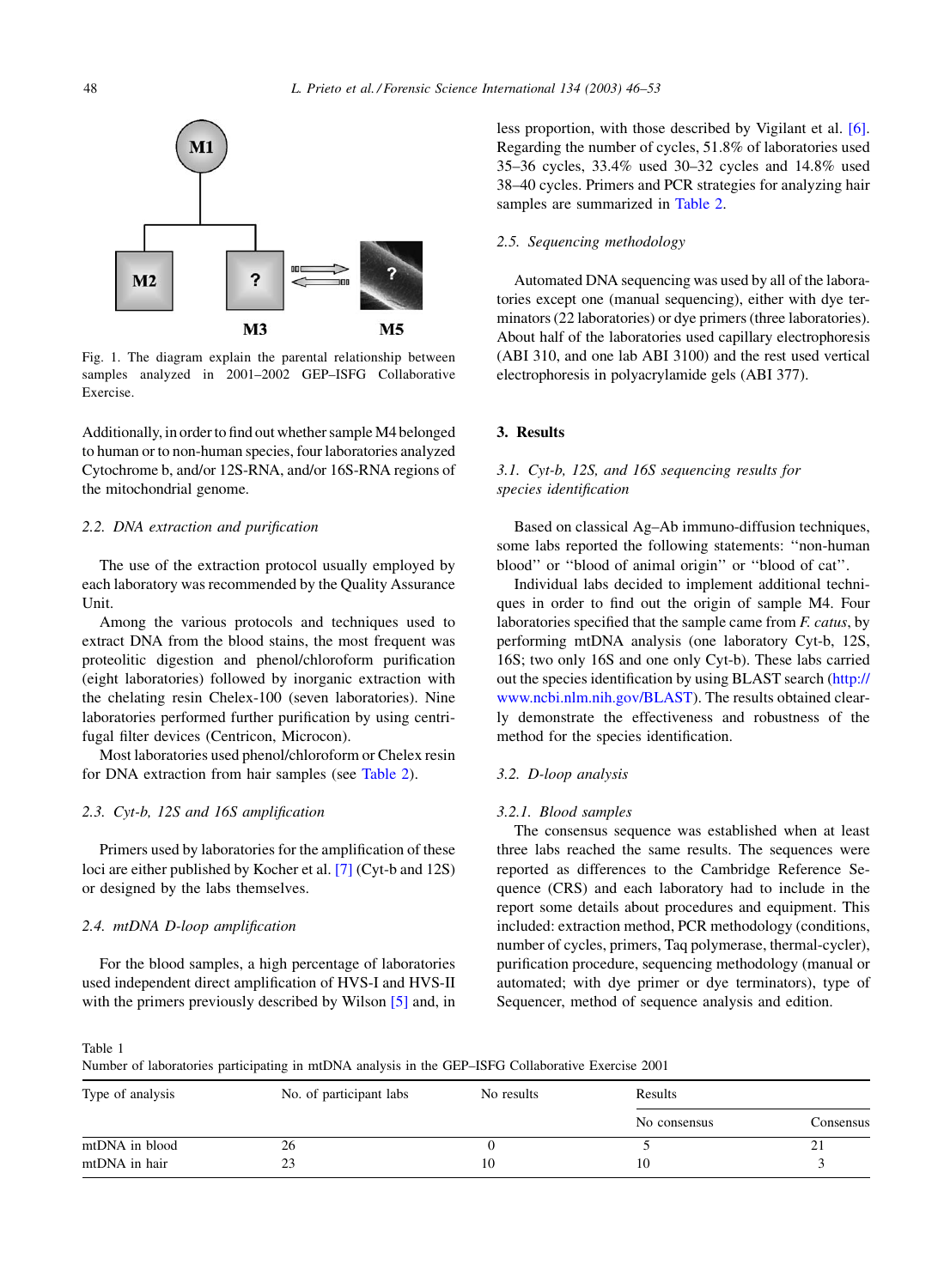<span id="page-3-0"></span>

| Table 2                                                                                                     |  |  |  |  |
|-------------------------------------------------------------------------------------------------------------|--|--|--|--|
| Extraction and amplification methods used by Laboratories for the analysis of M5 hair shaft sample analysis |  |  |  |  |

| Lab | Extraction method  | Primers                                                           | No. of cycles  | Results                                                       |
|-----|--------------------|-------------------------------------------------------------------|----------------|---------------------------------------------------------------|
| А   | P/C/I-Microcon     | L15997-H16401 and L0048-H0408;                                    | 36             | Low efficiency PCR                                            |
|     |                    | L15997-H16236 and L16159-H16395;                                  |                |                                                               |
|     |                    | L0048-H0285 and L0172-H0408                                       |                |                                                               |
| B   | P/C/I-Centricon    | L15997-H16401 and L0048-H0408                                     | 36             | Unsuccessful amplification                                    |
| C   | P/C/I-Centricon    | L15997-H16236 and L16159-H16395;                                  | 36             | Consensus <sup>a</sup>                                        |
|     |                    | L0048-H0285 and L0172-H0408                                       |                |                                                               |
| D   | P/C/I-Microcon     | L15996-H16401 and L0029-H0408                                     | 36             | 16224C/T; 16252C/A; 16311C/T;<br>263G; 315.1C                 |
| E   | Other              | L15996-H16401 and L0048-H0408                                     | 38             | 16069T/C; 16126C; 16278T/C; no results<br>in HVS-II           |
| F   | P/C/I-Centricon    | L15997-H16071 and L16055-H16139                                   | 36             | 16311C; unsuccessful HVS-II amplification                     |
|     |                    | and L16131-H16218 and                                             |                | with usual primers                                            |
|     |                    | L16209-H16303 and L16287-H16379                                   |                |                                                               |
|     |                    | and L16347-H16401                                                 |                |                                                               |
| G   | Chelex             | L15997-H16236 and L16159-H16395;                                  | 36             | Consensus <sup>a</sup>                                        |
|     |                    | L0048-H0285 and L0172-H0408                                       |                | $\mathbf b$                                                   |
| Н   | Chelex-Wizard      | Seminested: 1st L15997-H16401                                     | $36 + 36$ ; 36 |                                                               |
|     | Minipreps          | and 2nd L15997-H16236; nested:                                    |                |                                                               |
|     |                    | 1st L15997-H16401 and 2nd                                         |                |                                                               |
|     | P/C                | L16159-H16235; L0048-H0408                                        | 32             | Consensus <sup>a</sup>                                        |
| I   |                    | L15997-H16236 and L16159-H16395;<br>L0048-H0285 and L0172-H0408   |                |                                                               |
| J   | Chelex             | L15997-H16401; L0048-H0408                                        | 35             | HVS-I: not determined; HVS-II: 73G; 146C;                     |
|     |                    |                                                                   |                | 152C; 195C; 263G; 315.1C                                      |
| K   | Chelex             | L15997-H16401; L0048-H0408                                        | 36             | No results                                                    |
| L   | Chelex/Puregen     | L15996-H16401; L0029-H0408                                        | 30             | Unsuccessful amplification                                    |
| М   | P/C-EtOH           | Seminested: 1st L15997-H16401                                     | $30 + 30$      | 16311C; 263G; 309.1C; 309.2C; 315.1C°                         |
|     | precipitation      | and 2nd L15997-H16236; seminested:                                |                |                                                               |
|     |                    | 1st L15997-H16401 and 2nd                                         |                |                                                               |
|     |                    | L16159-H16395; seminested: 1st                                    |                |                                                               |
|     |                    | L0048-H0408 and 2nd L0048-H0285;                                  |                |                                                               |
|     |                    | seminested: 1st L0048-H0408 and                                   |                |                                                               |
|     |                    | 2nd L0172-H0408                                                   |                |                                                               |
| N   | P/C-Microcon       | L15926-H16401; L0048-H0580                                        | 40             | 16223T; 16311C; 16325C/T; 16362C/T;                           |
|     |                    |                                                                   |                | HVS-II: insufficient material for secuencing                  |
| O   | Chelex             | L16263-H16401; L0034-H0186                                        | 40             | HVS-I: unsuccessful amplification;<br>HVS-II: without results |
| P   | P/C/I-Centricon    | L15996-H16401; L0029-H0408                                        | 35             | Unsuccessful amplification                                    |
| Q   | P/C/I-Ultrafree MC | L15990-H16391; L0034-H0370;                                       | $32; 32 + 32$  | 16311C; 263G; 309.1C; 315.1C <sup><math>d</math></sup>        |
|     |                    | four sub-regions re-amplified                                     |                |                                                               |
| R   | Chelex             | L15997-H16401 and L15997-H16255<br>and L16209-H16401; L0140-H0366 | 38             | HVS-I: CRS; HVS-II: 263G; 315.1C                              |
| S   | P/C/I-Microcon     | L15997-H16395; L0048-H0408                                        | 30             | Low efficiency PCR                                            |
| T   | P/C/I-Ultrafree    | Nested: 1st L15926-H16498 and                                     | $35 + 25$      | $HVS-I.^e$ ; $HVS-II$ : no results                            |
|     |                    | 2nd L15996-H16401                                                 |                |                                                               |
| U   | Chelex             | L15996-H16401; L0029-H0408                                        | 30             | Unsuccessful amplification                                    |
| V   | P/C/I-Centricon    | Non-specified                                                     | 36             | Unsuccessful analysis                                         |
| W   | P/C/I-Centricon    | Non-specified                                                     | 36             | Unsuccessful analysis                                         |

Last column shows the results or comments reported by laboratories.<br><sup>a</sup> 16311C 263G 315.1C.

 $b$  HVS-I: incomplete edition from two DNA extracts—from 15,998 to 16,236 = CRS; from 16,160 to 16,235 = CRS. HVS-II: sequences from three DNA extracts: 152C 182T 263G 309.1C 315.1C; 309.1C 315.1C; 263G 309.1C. <sup>c</sup> Length heteroplasmy in 309.1C 309.2C.

<sup>d</sup> Length hetroplasmy in 303–315.<br><sup>e</sup> HVS-I: incomplete edition (from 16,112 to 16,370 position = CRS).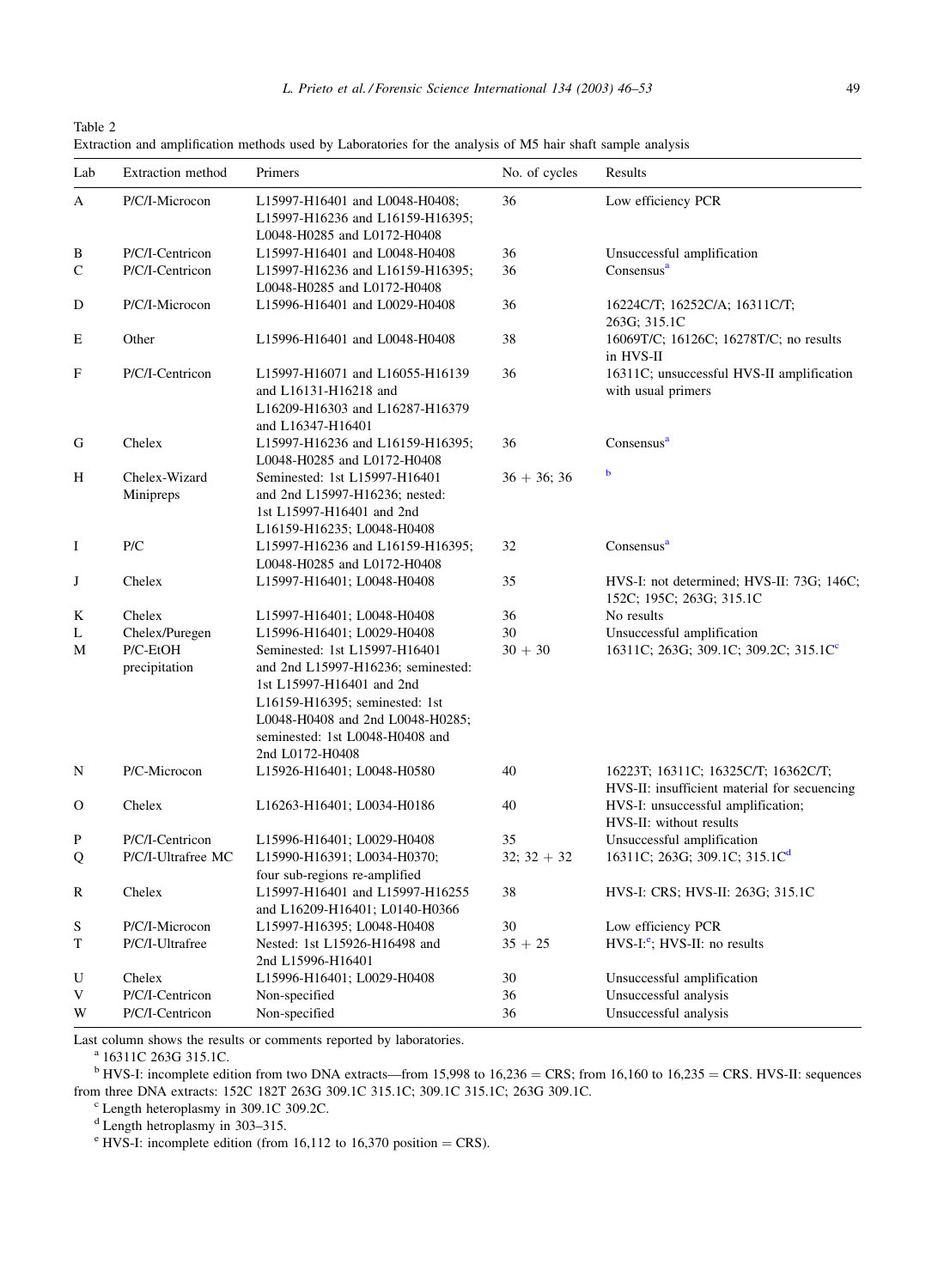<span id="page-4-0"></span>Twenty-one out of the 26 laboratories  $(\sim 81\%)$  which studied these samples obtained coincident results. The consensus sequence was 16311C 263G 315.1C in samples M1–M3. The maternal relationship between these samples was confirmed by nuclear DNA analysis (data not shown). One laboratory reported the consensus haplotype without the insertion 315.1C probably due to miswriting. One laboratory just differed in a single polymorphism [M1: 263G 315.1C; M3: 263G 315.1C] while another one reported incorrect typing results for one sample [M2: 16095C/G 16127N 16311C 263G]. Finally, two laboratories reported erroneous haplotypes.

#### 3.2.2. Hair sample

The results reported by laboratories are summarized in [Table 2.](#page-3-0)

Ten out of the 23 laboratories  $(\sim 43\%;$  [Table 1](#page-2-0)) which studied hair samples (M5) did not obtain or report any result even after the analysis of the second set of hair shafts. A great number of these laboratories stated the difficulties in the analysis of these samples (poor yield in PCR, difficulties in achieving good sequencing results). As it can be seen in [Table 2,](#page-3-0) there is no correlation between the different DNA extraction methodologies and the success rate in mtDNA amplification. The consensus sequence, obtained only by three laboratories (labs C, G and I in [Table 2\)](#page-3-0) was: 16311C 263G 315.1C. It was known after the completion of the exercise that M5 came from a sister of M2 and daughter of M1 and, therefore, M5 should carry the same mitochondrial DNA.

Two laboratories, that used nested PCR strategies, reported the consensus haplotype but included insertions in HVS-II poly-C stretch (labs M and Q). One lab (F) obtained only HVS-I consensus sequences. And finally, seven labs (D, E, H, J, N, R and T) reported non-consensus sequences that will be discussed later.

With the aim of clarifying the poor success in the analysis of sample M5, further studies (including increasing on the DNA input on the PCR reaction, evaluation of Taq polymerase inhibitors and the use of shorter amplicons) were performed by different labs as described below.

## 3.3. Additional remarks on hair sample analysis: inhibition studies and amplification efficiency

In a first approach, it was considered by some labs that the low efficiency in the amplification of M5 samples might be explained as a mispairing due to a point mutation in the annealing site of some of the primers used. Due to the fact that low yield was observed after the amplification of the four mtDNA sub-regions analyzed, this hypothesis was ruled out. Two laboratories decided to carry out additional analysis in order to explain the possible causes of this low efficiency. Due to its particular relevance, the results are explained in the next sections.



Fig. 2. Inhibition studies. (A) HVS-IA amplification results with different DNA dilutions from K562 cell line. (K1) 1 ng DNA template; (K2) 0.1 ng; (K3) 0.05 ng; (K4) 0.01 ng; (K5) 5 pg; (K6) 2.5 pg; (K7) 1.2 pg; (K8) 0.6 pg; (K9) 0.15 pg; (K10) negative control. (B) Results of HVS-IA amplification of control DNA with DNA hair extract (extract 1: from 3 cm hair shaft and extract 2: from 7 cm hair shaft). (1) 10  $\mu$ l DNA hair extract 1; (2) 9  $\mu$ l DNA hair extract  $1 + 1$  µl K562 (1.2 pg); (3) 10 µl DNA hair extract 1; (4) 9 µl DNA hair extract  $1 + 1$  µl K562 (0.6 pg); (5) 5 µl DNA hair extract  $2 + 5 \mu l$  H<sub>2</sub>O; (6) 5  $\mu$ l DNA hair extract  $2 + 4 \mu l$  $H_2O + 1 \mu I$  K562 (1.2 pg); (7) 5  $\mu I$  DNA hair extract  $2 + 4 \mu I$  $H<sub>2</sub>O + 1 \mu l$  K562 (0.6 pg); (8) positive control; (9) negative control.

## 3.3.1. Inhibition studies

Firstly, the highest dilution of good quality genomic DNA producing a visible signal in mtDNA PCR was established (Fig. 2A). This was performed by amplifying HVS-IA region from serial dilutions of K562 cell line DNA (from 1 ng to 0.15 pg), being the result in the range of 1/800 to 1/1600 (corresponding to 1.2–0.6 pg genomic DNA).

Secondly, the presence or absence of inhibitors was determined in DNA extracts obtained from hair shafts by amplifying a mixture of these extracts with good quality DNA (1.2 and 0.6 pg).

All the inhibition series were performed with the same PCR protocol (36 cycles). Agarose gel electrophoresis was performed to estimate the fragment size and quality of the PCR products. As it can be seen in Fig. 2B in none of the cases PCR inhibition was observed.

#### 3.3.2. Amplification efficiency

Four strategies were adopted in order to evaluate amplification efficiency. Firstly, a light microscopy study of the set of hair fragments was carried out. Some of them showed either no medulla or non-continuous medulla. In order to establish a possible correlation between the amplification success and hair morphology determined by microscopic examination, independent amplifications of extracts coming from non-medullated hairs and extracts of medullated hairs were performed. A slightly higher yield in the DNA extracts coming from non-medullated hairs was observed (data not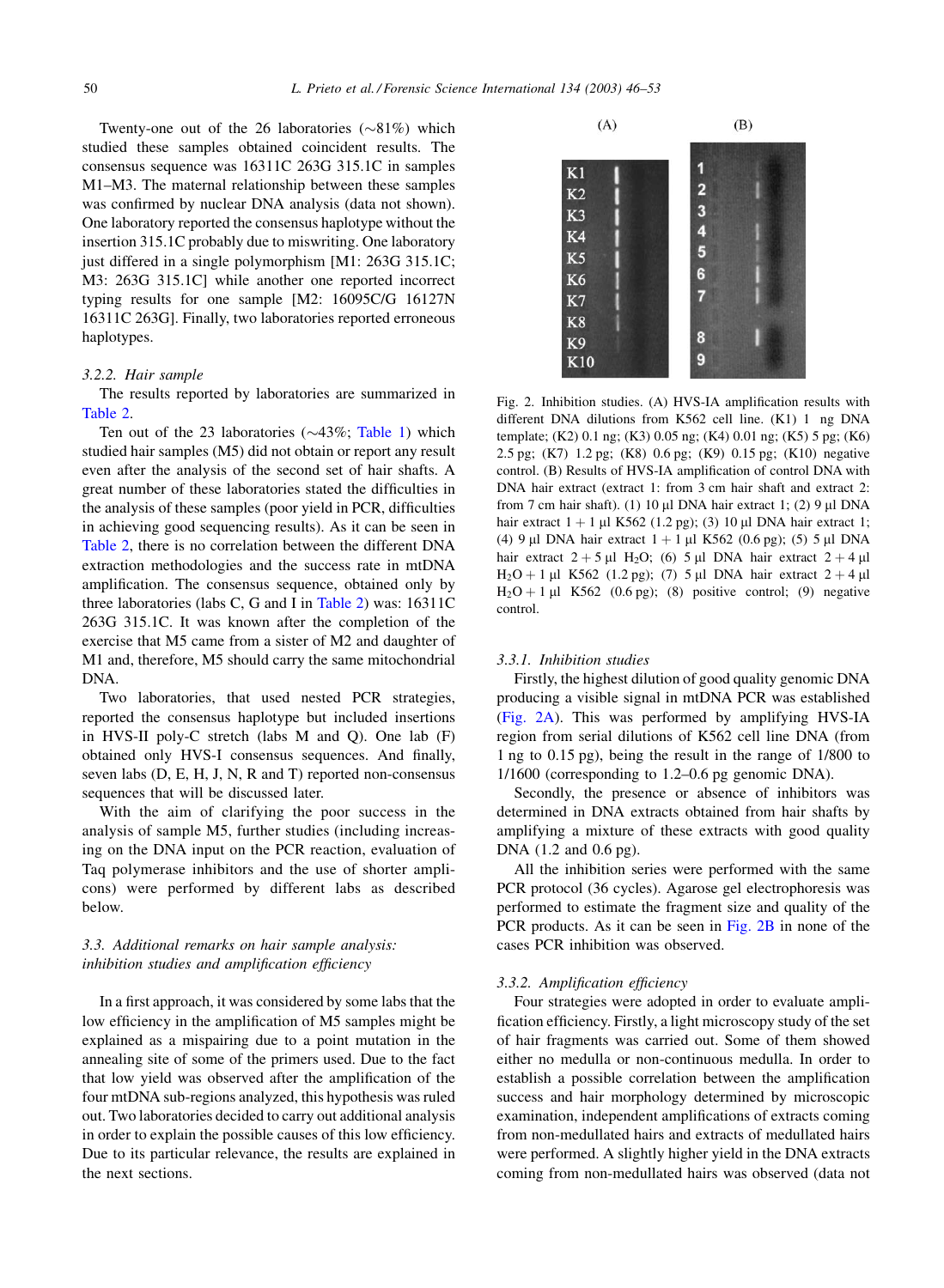<span id="page-5-0"></span>

Fig. 3. Amplification efficiency. (A) HVS-IA and (B) HVS-IB amplification results with extracts from 3 cm hair shaft (1 and 2) and 7 cm (4 and 5). Extraction blanks (3 and 6). Positive and negative controls (7 and 8). MWM (9). (C) HVS-IA (1–5) and HVS-IB (6–10) amplification results with extracts from 15 cm hair shaft. Extraction blanks (3 and 8). Positive controls (4 and 9). Negative controls (5 and 10). (D) HVS-IIA amplification results with extracts from 3 cm hair shaft and (E) from 7 cm. DNA hair extracts (1 and 2). Extraction blanks (3). Positive controls (4). Negative controls (5). MWM (6). (F) HVS-IIB amplification results with extracts from 3 cm hair shaft (1 and 2) and from 7 cm (4 and 5). Extraction blanks (3–6). Positive controls (7). Negative controls (8). MWM (9).

shown), which is according to the results reported by Lynch et al. [\[8\]](#page-7-0).

Secondly, amplifications of DNA extracts from hair shafts of increasing length were performed. As shown in Fig. 3A–F, efficiency of amplification improved as more centimeters of hair were used for DNA extraction. These results also allow to reject the presence of inhibitors as the possible cause of the low PCR efficiency [\[9,10\].](#page-7-0)

Thirdly, when the amount of Taq polymerase is doubled from 1 to 2 U, amplification efficiency improves accordingly (Fig. 4). Finally, a laboratory (F) developed a multiplex PCR system of short fragments using six primers pairs to obtain overlapping HVS-I fragments of approximately 100 bp [\[11\].](#page-7-0) The efficiency of amplification improved as the length of the



Fig. 4. Amplification efficiency with DNA extract from 15 cm hair shaft and  $2 \times$  Taq. HVS-IA (1–5) and HVS-IB (6–10). Extraction blanks (3 and 8). Positive controls (4 and 9). Negative controls (5 and 10). MWM (11). Compare with 3C.

amplicon diminished (Fig. 5) concluding that degradation is the cause of the low efficiency in the PCR.

# 4. Discussion

The number of GEP laboratories analyzing mitochondrial DNA in blood stains increases every year. In 1998, 4 blood samples were studied and all the participating laboratories (five) obtained the same consensus sequence, except one



Fig. 5. Amplification efficiency: (A) HVS-IA amplifications (278 bp amplicon) and (B) L15997-H16071 amplifications (113 bp amplicon) with DNA extract from hair shaft of this Collaborative Exercise (11) and with other hair shafts extracts (4, 6, 7 and 9). Extraction blanks (3, 5, 8 and 10). Negative and positive controls (1 and 2).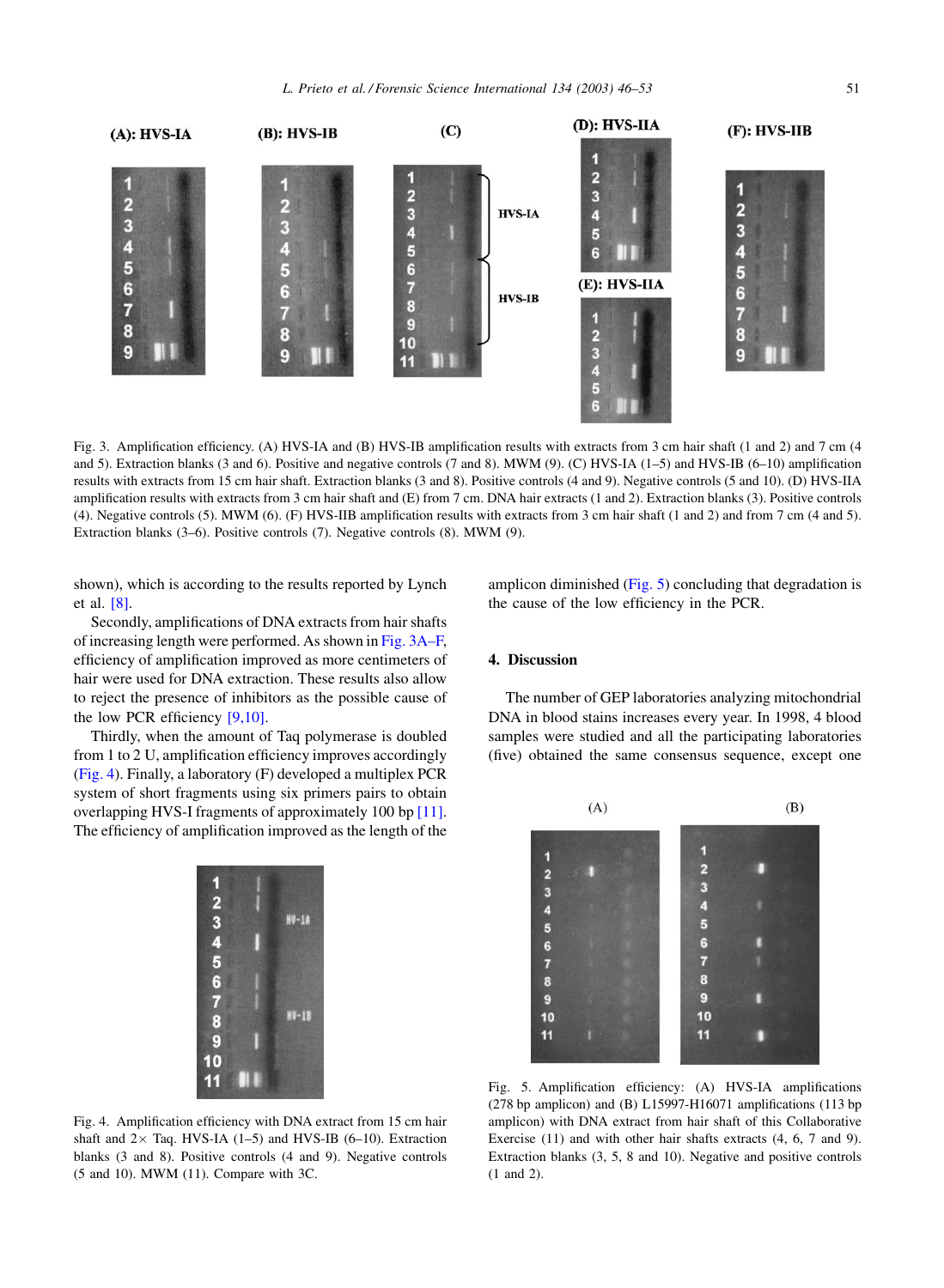

Fig. 6. Number of laboratories analyzing mtDNA in blood stains and success ratio. It is important to mention that wrong sequence results can be generally attributed to those labs which recently adopted the Collaborative Exercise.

which failed in one sample. In 1999, five blood samples were analyzed and 12 out of the 16 participating labs agreed with the results obtained. In the 2000 GEP Collaborative Exercise, 19 labs studied four blood samples, 15 of them also analyzed a hair shaft specimen. Fourteen succeeded in blood stains and 9 in hair shaft mtDNA analysis. In the present exercise, 21 out of the 26 laboratories which studied blood samples obtained a consensus sequence (Fig. 6). Only one out of the five laboratories reporting incorrect results had participated previously in the GEP mtDNA Collaborative Exercise.

The initiative of some labs to carry out the analysis of coding mtDNA regions to inquiry into the specific origin of sample M4 (*F. catus*) was also welcome in the GEP group. Although it is a well-known practice for scientists working on molecular systematic, only a few forensic labs use mtDNA typing for this aim, being probably one of the best options to determine of specific biological origin of a sample.

Conventional systems are inexpensive, fast and useful whenever particular animal species have to be identified from forensic samples such as blood. However, in some occasions, the unavailability of antisera against certain species, the absence of data which can give a hint about its origin and the nature of the evidence itself (hair, bone) preclude the application of these traditional techniques.

Hair samples belonging to the 2001–2002 Collaborative Exercise revealed problems concerning the lack of PCR amplification results. Non-consensus haplotypes reported by some laboratories showing either a high number of sequence heteroplasmies (labs D, E, N in [Table 2](#page-3-0)) or wrong sequences very common in Caucasian populations (labs H, J, R, T in [Table 2\)](#page-3-0) indicate the possibility of a contamination originated from the analyst or its environment. This is understandable given that many laboratories included in the GEP group do not perform analysis of forensic samples, as they are mainly devoted to paternity tests, where samples are usually not so troublesome. For this reason, in the 2001–2002 GEP meeting, the importance of stretching the application of measures against contamination was emphasized. Furthermore, labs D, H and N participated for the first time in this hair mtDNA Collaborative Exercise.

It is well known that human hair shafts are unsuitable for nuclear DNA analysis because the nucleus of the cells has degenerated. In contrast, the presence of numerous mitochondria provides a rich source of mtDNA. Nevertheless, hair samples belonging to the present Collaborative Exercise showed an unusual low success rate for mtDNA PCR. In fact, some laboratories which succeeded in previous exercises with this kind of samples, failed to obtain results. For this reason, further studies were performed in order to show the possible causes. In a first approach—because inhibition was mentioned by some laboratories as the possible cause of the low efficiency—a series of inhibition analysis were carried out with these sample. As can be seen in [Fig. 2,](#page-4-0) the presence of inhibitors was rejected because the control DNA (K562) mixed with DNA extract from hair sample yielded PCR product. On the other hand, it was shown that the amplification efficiency improved when PCR was performed with DNA obtained from increasing amount of hair (from 3 to 15 cm hair shaft). Moreover, this result supported the absence of inhibitory activity.

In a second approach, PCR reactions with primer pairs designed to amplify HVS-I overlapping fragments of approximately 100 pb were performed by one lab. Both, increasing of starting material [\(Fig. 3](#page-5-0)) and decreasing the length of the amplicons  $(Fig. 5)$  improved the PCR efficiency. These results lead us to conclude that low copy mtDNA number and high degradation were the causes of this poor PCR efficiency. Environmental effects (weathering), drugs and cosmetics are capable of affecting the state of hair and the regulation of its life cycle. However, the correlation between these factors and the mtDNA amplification success rate has not been demonstrated [\[5,11\].](#page-7-0) In this case, the donor did not take any type of drug and was not under cosmetic treatment, but presented alopecia and hair weakness related problems. Perhaps, a thorough microscopic study would have helped to correlate morphological hair features with the amount of mtDNA available for analysis. We also suggest the incorporation of mtDNA quantification systems (quantitative PCR), as it would allow a previous evaluation of the number of initial copies of DNA template.

Analysis of mtDNA in criminal casework specially when it involves low copy number of degraded material requires to be perfomed in highly specialized labs with experience. The exercise emphasizes the importance of independent proficiency testing as an essential part of any accreditation procedure. There are very few official proficiency testing schemes where mtDNA is included and in our opinion external proficiency testing should be required to any laboratory performing mtDNA sequencing in casework.